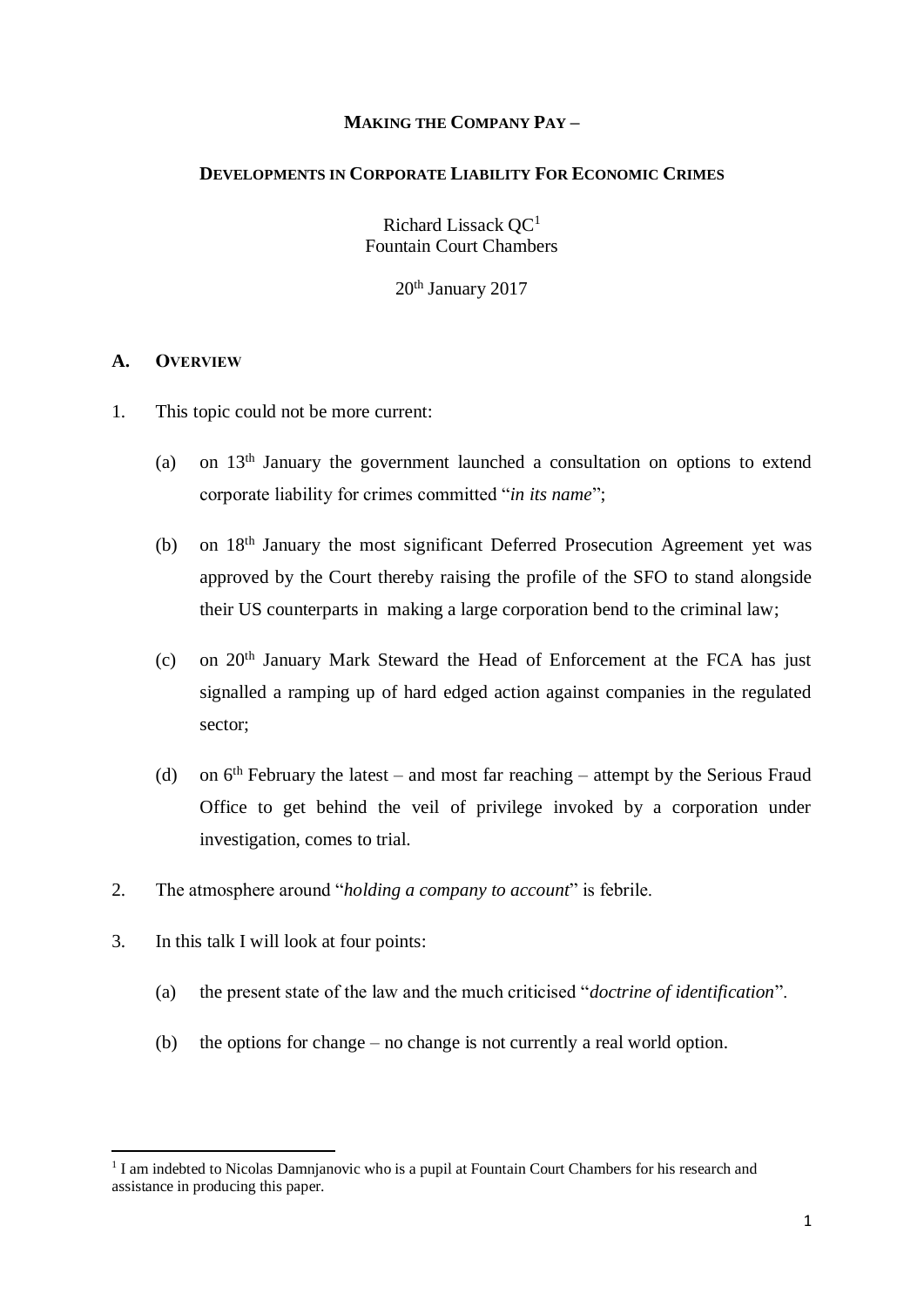- (c) Lastly, I will look at the context for the mooted substantive change and consider corporate liability through
	- (i) the prism of a DPA and
	- (ii) the vigorous assault by the SFO on legal professional privilege.

# **B. THE PRESENT ROUTE TO CORPORATE CRIMINAL LIABILITY**

- 4. A corporation is a legal fiction. It is not capable of acting. Instead, the law imposes criminal liability on companies based on the acts of natural persons.
- 5. In some cases, the rules for criminal liability of companies are stated expressly in legislation. For example, s7 of the *Bribery Act 2010* holds companies strictly liable if bribery is committed by an 'associated person', unless the company can show it had adequate measures in place to prevent the misconduct from occurring. For other offences, the common-law rules apply.
- 6. The basic common law rule is the doctrine of identification. Under this doctrine, where an offence has a *mens rea* element, a corporation is only criminally liable for the acts of a person who was speaking or acting *as* the company. Traditionally, the courts have said the acts of a person are the acts of a company when the person is acting as the *directing mind and will* of the company.<sup>2</sup> That is, both the acts and mental states of those who are the directing mind and will of the company are attributed to the company.
- 7. In *Tesco Supermarkets Ltd v Nattrass* [1972] AC 153 it was made clear that the doctrine of identification applies to "the Board of Directors, the Managing Director and perhaps other superior officers who carry out functions of management and speak and act as the company".<sup>3</sup> A company's constitution will also give guidance as to which acts of which officers are acts of the company.<sup>4</sup> Further, a company may be liable for the acts of lower

<sup>2</sup> Viscount Haldane LC in *Lennards Carrying Co Ltd v Asiatic Petroleum Co Ltd* [1915] AC 705 at 713 and see also *Bolton Engineering Co v Graham* [1957] a QB 159 (per Denning LJ).

<sup>&</sup>lt;sup>3</sup> At 171 per Lord Reid. See also 187F-H per Lord Morris, 191A per Lord Pearson, 199F per Lord Diplock.

<sup>4</sup> At 199F per Lord Diplock. See also *Meridian Global Funds Management Asia Ltd v Securities Commission* [1995] 2 AC 500, 507D-F.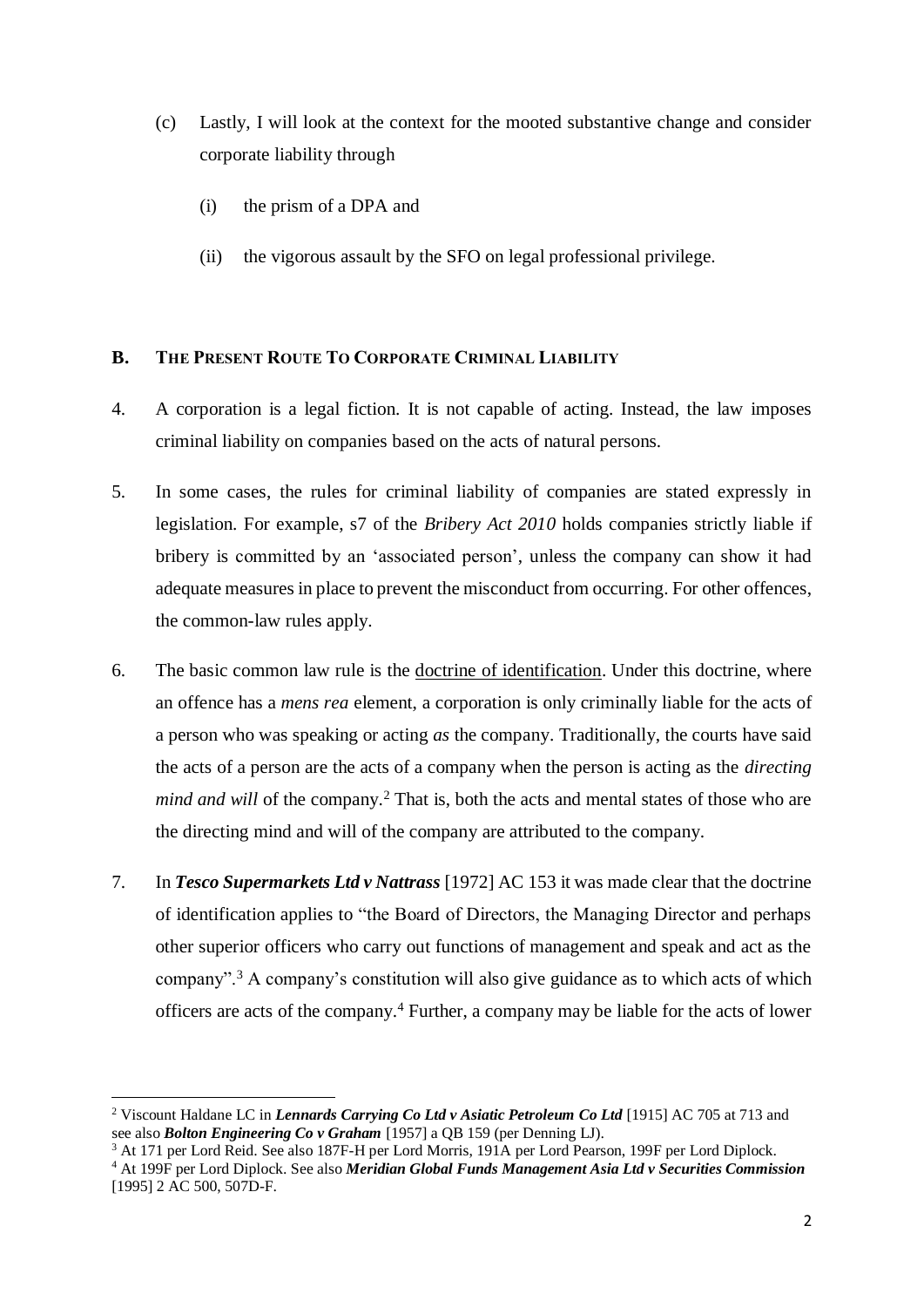level employees, but only where a superior officer has delegated specific functions to them with full discretion to act independently.<sup>5</sup>

- 8. Thus, the doctrine of identification, as explained in *Tesco Supermarkets Ltd v Nattrass*, typically limits corporate liability to the board of directors or senior officers of the company. For that reason, some argue it provides perverse incentives for companies to decentralise their activities to avoid liability, and does not apply effectively to large companies.<sup>6</sup>
- 9. In *Meridian Global Funds Management Asia Ltd v Securities Commission* [1995] 2 AC 500 the Privy Council considered the issue of corporate liability in the context of a criminal breach of a regulatory regime. In his leading judgment, Lord Hoffman held that insistence on the directing mind and will test, as explained in *Tesco v Nattrass*, may sometimes defeat the intention of the legislature in creating the offence. In such cases the court should interpret the statute to fashion a more appropriate rule of corporate liability. That is, while the directing mind and will test is a primary rule of attribution, for regulatory offences corporate liability may be extended through an application of the usual rules of statutory interpretation.
- 10. Subsequently, and apparently in conflict with *Meridian Global*, the Court of Appeal has restated the primacy of the *Tesco v Nattrass* rule.<sup>7</sup> However, in *Bilta v Nazir* four members of the Supreme Court endorsed Lord Hoffman's contextual approach.<sup>8</sup> Whether the *Meridian Global* approach applies to economic crime, including fraud offences, remains untested.

<sup>5</sup> 171F per Lord Reid and 193A-B per Lord Pearson.

<sup>&</sup>lt;sup>6</sup> For example, Pinto, A and Evans M *Corporate Criminal Liability*, 3<sup>rd</sup> edition, pp49-50. See also Gobert J "Corporate Criminal Liability: four models of fault, *Legal Studies* (1994) 14: 393, 401: "One of the prime ironies of *Nattrass* is that it propounds a theory of corporate liability which works best in cases where it is needed least and works least in cases where it is needed most"

<sup>7</sup> *R v St Regis Paper Co Ltd* [2012] 1 Cr. App. R. 14

<sup>8</sup> *Bilta (UK) Ltd (in liquidation) and others v Nazir and others (No 2)* [2015] UKSC 2, at [41] per Lord Mance, [67] per Lord Sumption, [190]-[195] per Lords Toulson and Hodge.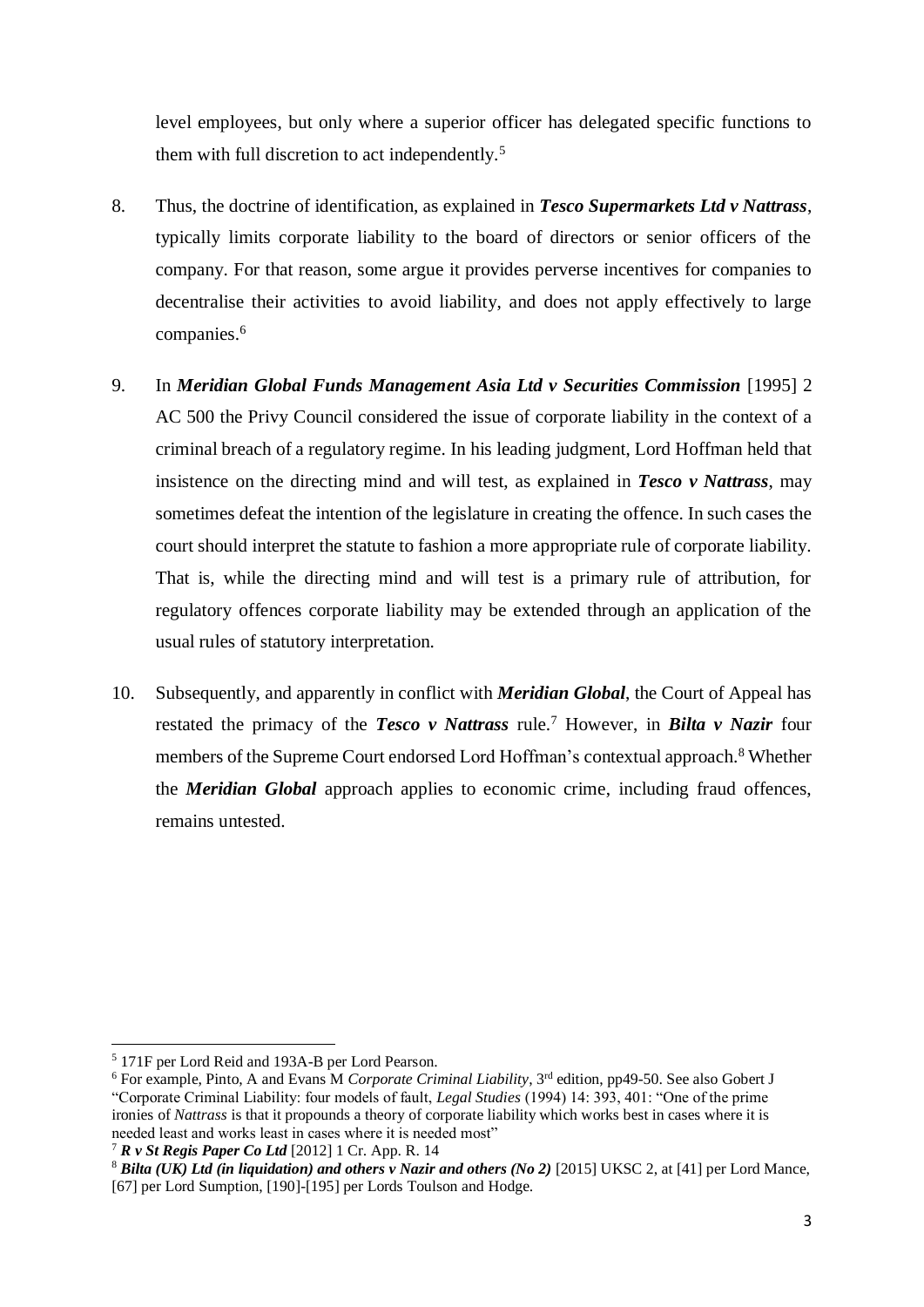## **C. PROPOSALS FOR CHANGE**

- 11. On 13 January 2017, the Ministry of Justice opened a call for evidence for a consultation on '*Corporate Liability for Economic Crime'*. <sup>9</sup> The purpose of the call for evidence is to assess whether there are problems with the doctrine of identification and to consider the case for reform in areas of economic crime other than bribery and tax evasion. The following 5 options for reform are being considered.
- 12. Option 1 Legislative Amendment of the Doctrine of Identification: This option involves replacing the common-law rules for attributing acts and states of mind of natural persons to companies in the context of economic crime. As the Consultation Paper points out, retaining the doctrine of identification in any form may encourage companies to adopt internal structures that evade corporate liability rather than promoting the prevention of corporate crime.
- 13. Option 2 Creating a Vicarious Liability Offence: This option involves the creation of a strict liability offence based on the familiar principles of vicarious liability. The commission of an economic crime by an employee, representative or agent would result in the company being guilty of the same substantive offence. This option could be supplemented with a due diligence defence to promote good governance. Given that vicarious liability is rare in crime, this is quite a radical suggestion.
- 14. Option 3 Creating a Direct Liability Offence: This option involves the creation of a new strict liability offence such as a failure to ensure an economic crime was not committed in the company's name or on its behalf. Thus, the commission of an economic crime in the company's name or on its behalf would result in the company being guilty of a different, strict liability offence, again possibly subject to a due diligence defence. The model for this offence would be s7 of the *Bribery Act 2010*.
- 15. Option 4 Creating a 'Negligent Failure to Ensure' Offence: This option involves the creation of a new direct liability offence like Option 3, but with an additional fault element. The fault element may be negligence or a failure to implement adequate systems

<sup>9</sup> https://consult.justice.gov.uk/digital-communications/corporate-liability-for-economiccrime/supporting\_documents/corporateliabilityforeconomiccrimeconsultationdocument.pdf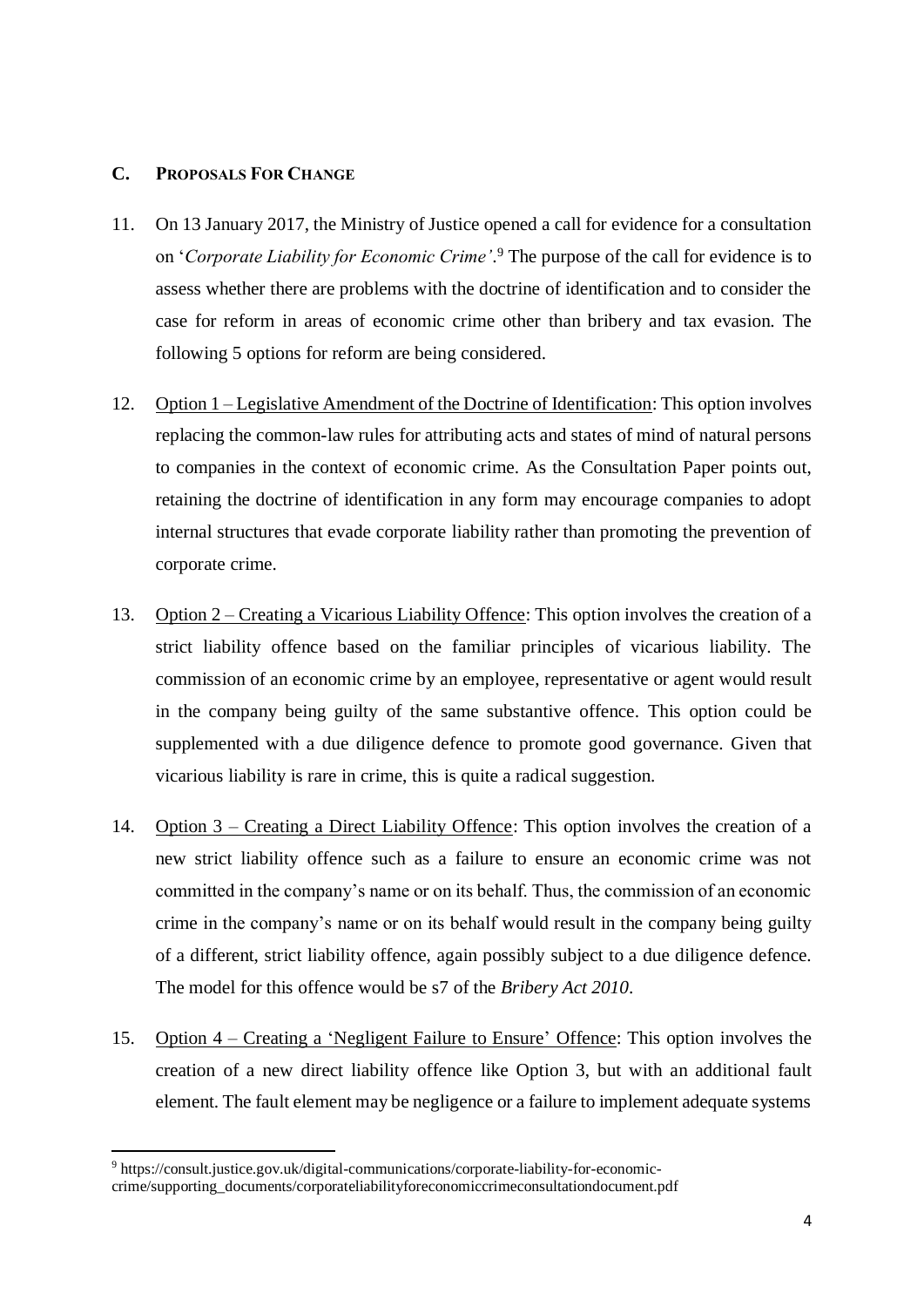for preventing economic crimes being committed in the company's name or on its behalf. Thus, rather than a due diligence defence, with the burden of proof on the accused, this option would place the burden on the prosecution to prove a failure of due diligence.

- 16. Option 5 Regulatory Reform on a Sector by Sector Basis: This option involves strengthening individual accountability, particularly at senior management level, on a sector by sector basis. The goal is to deter misconduct. The model is the current regulation of the financial services industry. This option does not reform the rules for corporate liability, but seeks to prevent corporate crime using alternative measures.
- 17. The Ministry of Justice has expressed a clear preference for Option 3: namely, to introduce a new offence, or offences, on the model of s7 of the *Bribery Act 2010*. The 'clear advantages' to which the Ministry of Justice points are that such an offence:
	- (a) is readily applicable to offending by large and small organisations;
	- (b) is likely to incentivise companies to include the prevention of economic crime as an integral part of corporate governance; and
	- (c) may enhance the effectiveness of Deferred Prosecution Agreements (see below) by creating a more realistic threat of prosecution. 10
- 18. Should the case for Option 3 be made out, the Ministry of Justice would likely apply it first to a "*short list of the most common serious economic crime offences*", such as:
	- (a) the common-law offence of conspiracy to defraud;
	- (b) the offences at section 1 of the *Fraud Act 2006*;
	- (c) the offence of false accounting at section 17 of the *Theft Act 1968*;
	- (d) the money laundering offences at section 327 to 333 of the *Proceeds of Crime Act 2002*. 11

<sup>&</sup>lt;sup>10</sup> Ministry of Justice call for evidence 'Corporate Liability for Economic Crime' at p 21

<sup>&</sup>lt;sup>11</sup> Ministry of Justice call for evidence 'Corporate Liability for Economic Crime' at p 22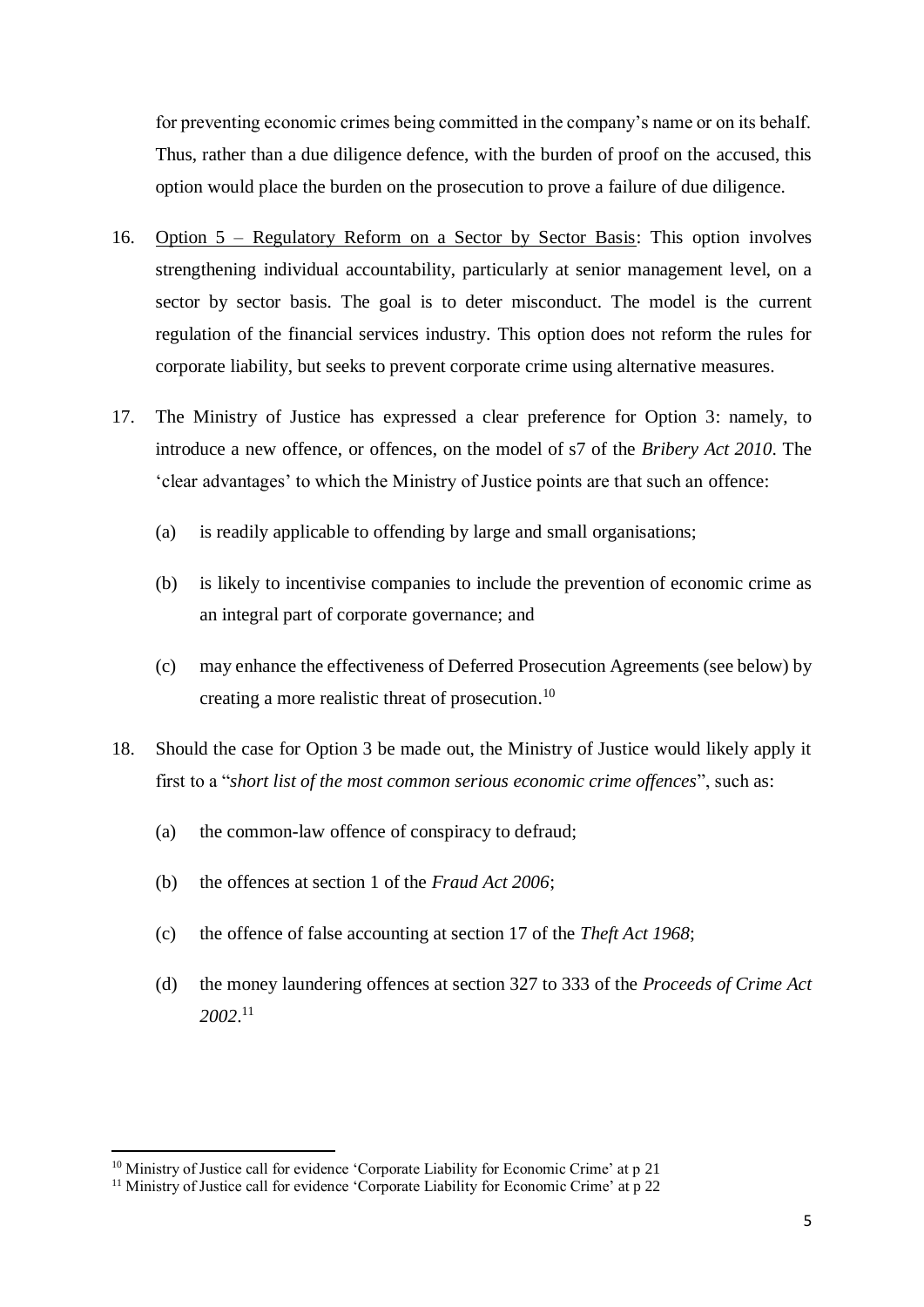The Government would also consider whether liability for such an offence, or offences, should accrue from secondary participation (including aiding and abetting) or inchoate conduct (such as statutory conspiracy, attempts and assisting and encouraging).

#### **D. CONTEXT**

.

#### *Deferred Prosecution Agreements*

- 19. Deferred Prosecution Agreements ("DPAs") were developed in the United States as a matter of practice; first in relation to individuals and subsequently in relation to corporations. DPAs were introduced in England and Wales by s45 and Schedule 17 of the *Crime and Courts Act 2013* ("CCA") on 24 February 2014. DPAs were seen as a cost-effective way to encourage self-reporting and thus a useful tool to reduce corporate crime in a time of austerity and reduced public expenditure. Moreover, while a DPA is meant as a punishment, it avoids the long, costly process of a complex investigation and prosecution.<sup>12</sup> Three DPAs have been concluded to date.<sup>13</sup>
- 20. As well as the CCA, the use of DPAs is governed by:
	- (a) The Deferred Prosecution Agreements Code of Practice ("DPA Code");<sup>14</sup>
	- (b) The Corporate Prosecution Guidance;<sup>15</sup>
	- (c) The Bribery Act Guidance;<sup>16</sup> and
	- (d) The Code for Crown Prosecutors ("Code")<sup>17</sup>
- 21. When? DPAs can only be used in relation to one of the offences listed in Part 2 of Schedule 7. The list covers a range of economic and financial offences, including conspiracy to defraud and certain offences under the *Theft Act 1968*, *Financial Services*

<sup>&</sup>lt;sup>12</sup> See Sir Edward Garnier QC, Luke Tolaini and Chris Stott 'Deferred Prosecution Agreements', in Richard Lissack QC and Fiona Horlick (eds) *Lissack and Horlick on Bribery*, 2<sup>nd</sup> ed, 2014, ch 10.

<sup>13</sup> *SFO v Standard Bank plc* (U20150854), *SFO v XYZ Ltd* [U20150856] and *SFO v Rolls Royce Plc* U20170036

 $14 \text{ https://www.cps.gov.uk/publications/directors\_guidance/dpa-cop.pdf}$ 

 $15$  http://www.cps.gov.uk/legal/a\_to\_c/corporate\_prosecutions/

<sup>16</sup> http://www.justice.gov.uk/downloads/legislation/bribery-act-2010-guidance.pdf

<sup>17</sup> https://www.cps.gov.uk/publications/docs/code\_2013\_accessible\_english.pdf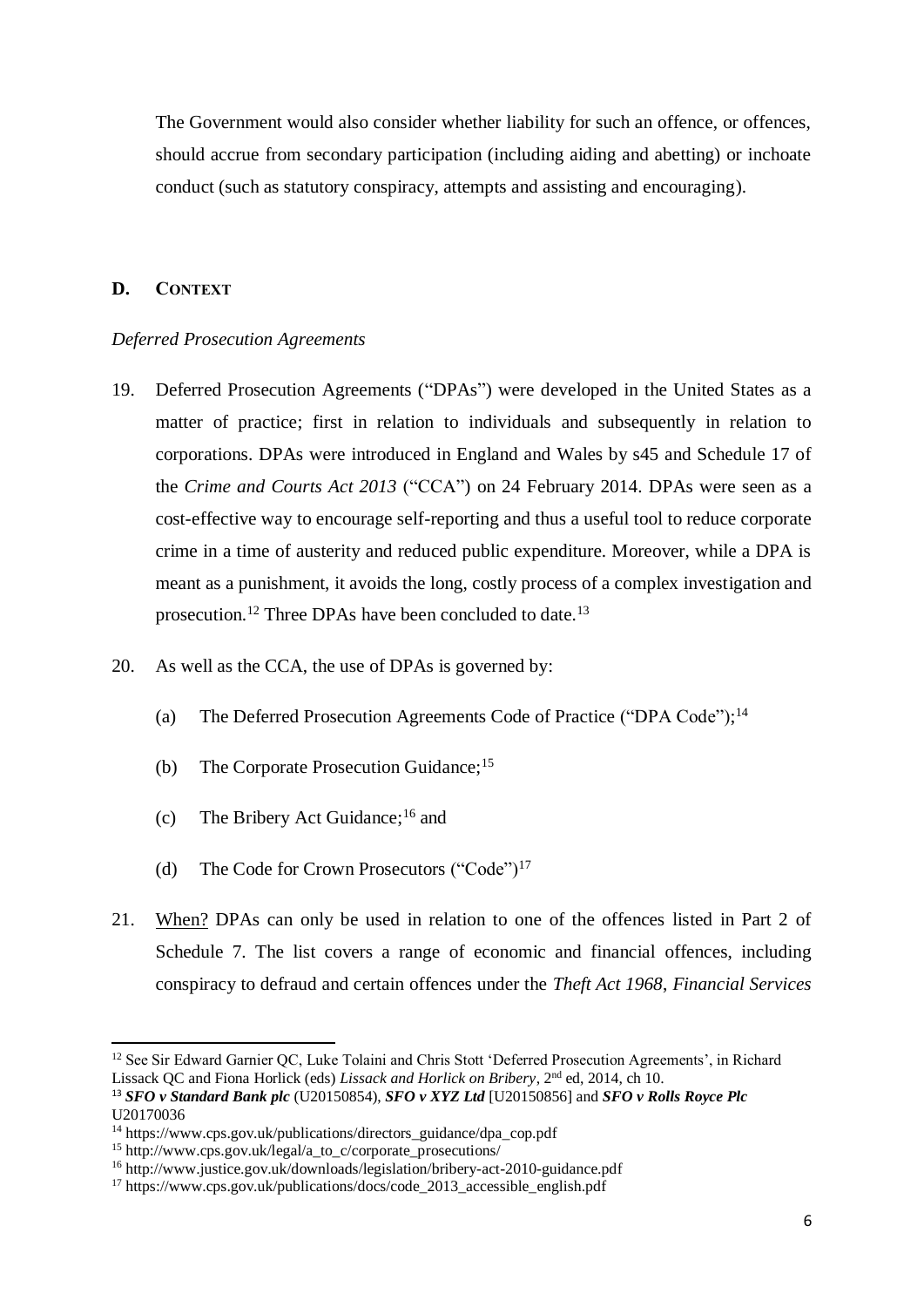*and Markets Act 2000*, *Proceeds of Crime Act 2002*, *Fraud Act 2006* and *Bribery Act 2010*, among others. Before prosecutors can begin DPA negotiations, they must satisfy themselves of two things:

- (a) **The Evidential Stage**: either the full evidential stage of the Code<sup>18</sup> is satisfied, or there is at least a reasonable suspicion based upon some admissible evidence that the corporate organisation has committed the offence, and there are reasonable grounds for believing that a continued investigation would provide further admissible evidence within a reasonable period of time, so that all the evidence together would be capable of establishing a realistic prospect of conviction in accordance with the full evidential stage of the Code.<sup>19</sup>
- (b) **The Public Interest Stage**: the public interest would be properly served by the prosecutor not prosecuting but instead entering into a DPA with the corporate organisation, in accordance with specified criteria.<sup>20</sup> In determining where the public interest lies, the factors prosecutors must considere include the seriousness of the offence, the culpability of the corporate organisation, any history of similar offending, whether the organisation has self-reported (and whether this was done within a reasonable time), the impact of prosecution and conviction on the organisation and others, the level of co-operation and whether any remedial action or any steps to improve compliance have been taken.<sup>21</sup>
- 22. How? If the prosecutor is satisfied that the evidential and public interest stages have been passed, it *may* offer the corporate organisation the opportunity to enter into DPA negotiations. There is no obligation on the corporate organisation to accept that offer. Either party may withdraw from negotiations at any time. If the negotiations are unsuccessful the prosecutor may prosecute.
- 23. If negotiations are successful, but before the DPA is agreed, the prosecutor must apply to the Crown Court for a declaration that entering into a DPA with the corporate organisation is likely to be in the interests of justice, and the proposed terms of the DPA

<sup>&</sup>lt;sup>18</sup> That is, "Prosecutors must be satisfied that there is sufficient evidence to provide a realistic prospect of conviction against each suspect on each charge. They must consider what the defence case may be, and how it is likely to affect the prospects of conviction"

 $19$  1.2(i) of the DPA Code

 $20$  1.2(ii) of the DPA Code

 $21$  2.5-2.10 of the DPA Code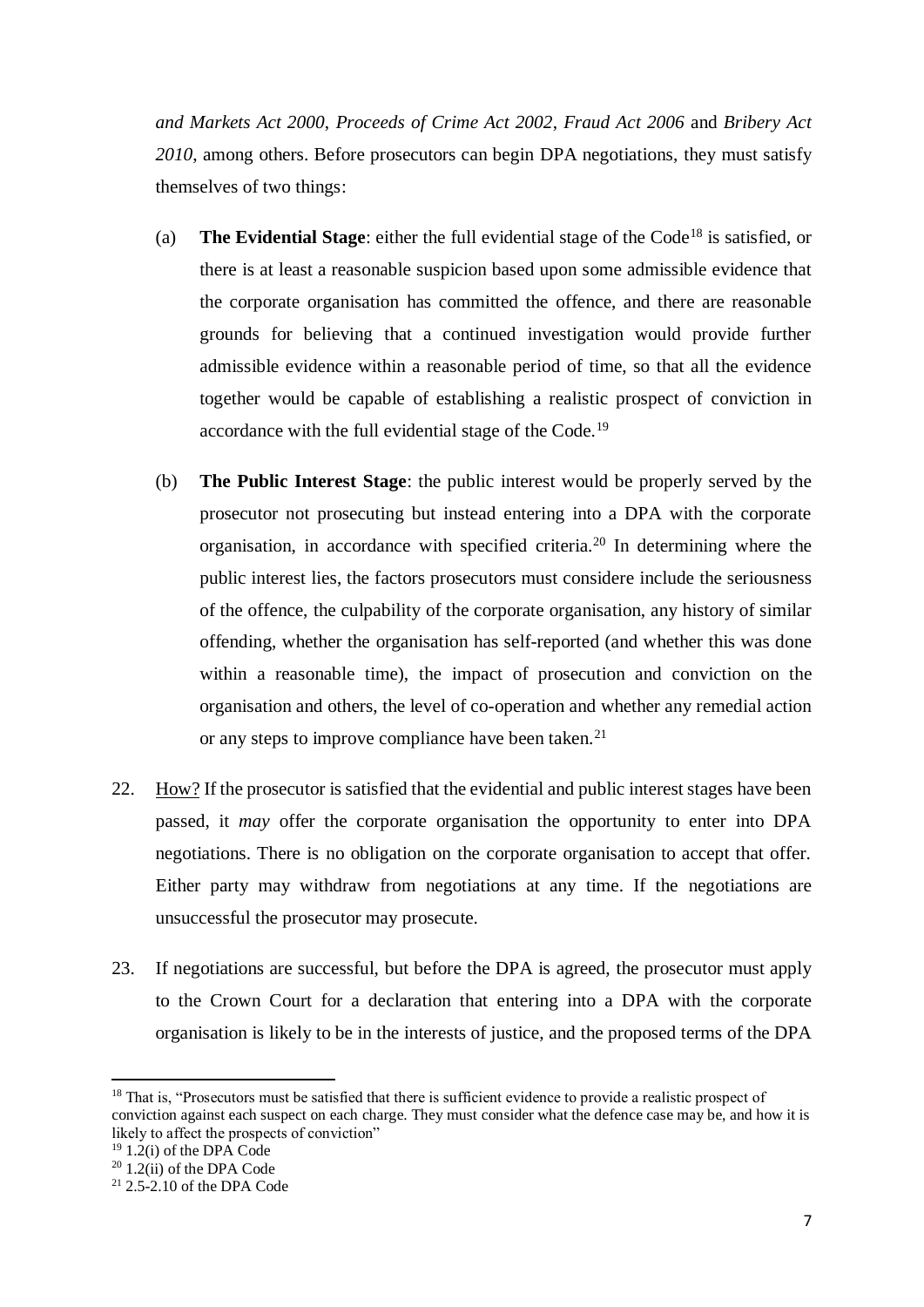are fair, reasonable and proportionate<sup>22</sup> ("Preliminary Approval"). If that declaration is made, the parties may agree the DPA and then the prosecutor must seek a further declaration in the same terms<sup>23</sup> ("Final Approval"), the granting of which will bring the agreement into force<sup>24</sup>. While the Preliminary Approval hearing is private, the Final Approval hearing is public. At the time Final Approval is given the prosecutor prefers the bill of indictment which is then automatically suspended.<sup>25</sup>

- 24. What? The CCA gives a non-exclusive list of possible terms of a DPA including payment of financial penalties, compensation, disgorgement of profits made from the alleged offence and compliance with measures to prevent future offending.<sup>26</sup> The DPA must also specify an expiry date, which is the date on which it ceases to have effect.<sup>27</sup>
- 25. Judicial Approval: In considering whether a DPA is in the interests of justice, courts will apply much the same considerations as are applied by prosecutors at the public interest stage described above.<sup>28</sup> In considering whether the terms of the DPA are fair, reasonable and proportionate, the courts will consider each term individually and the effect of all the terms as a whole. The amount of any financial penalty agreed between the parties must be 'broadly comparable' to the fine a court would have imposed had the corporate organisation entered a plea of guilty.<sup>29</sup> Courts will also consider the relevant sentencing guidelines in determining whether a financial penalty is appropriate.
- 26. Rolls Royce: the latest, and largest, DPA is *SFO v Rolls Royce Plc* U20170036, approved on 17 January 2017. Rolls Royce's alleged offending included offences relating to the bribery of foreign public officials, commercial bribery and the false accounting of payments to intermediaries. The conduct involved very senior managers and related to the procurement of contracts in several foreign countries that produced a combined gross profit of £250 million. The SFO investigation was *not* a result of self-reporting. While Sir Brian Levenson P acknowledged, the egregious criminality suggested, on its face, that the interests of justice required prosecution, he was swayed by the 'extraordinary'

 $22$  Para 7(1) of Schedule 17

<sup>&</sup>lt;sup>23</sup> Para  $8(1)$  of Schedule 17

<sup>&</sup>lt;sup>24</sup> Para  $8(3)$  of Schedule 17

<sup>&</sup>lt;sup>25</sup> Paras  $1(2)$  and  $2(1)$  and  $(2)$  of Schedule 17

<sup>&</sup>lt;sup>26</sup> Para 5(3) of Schedule 17

<sup>&</sup>lt;sup>27</sup> Para 5(2) of Schedule 17

<sup>28</sup> See *SFO v XYZ Ltd* [U20150856] at [20]

 $29$  Para 5(4) of Schedule 17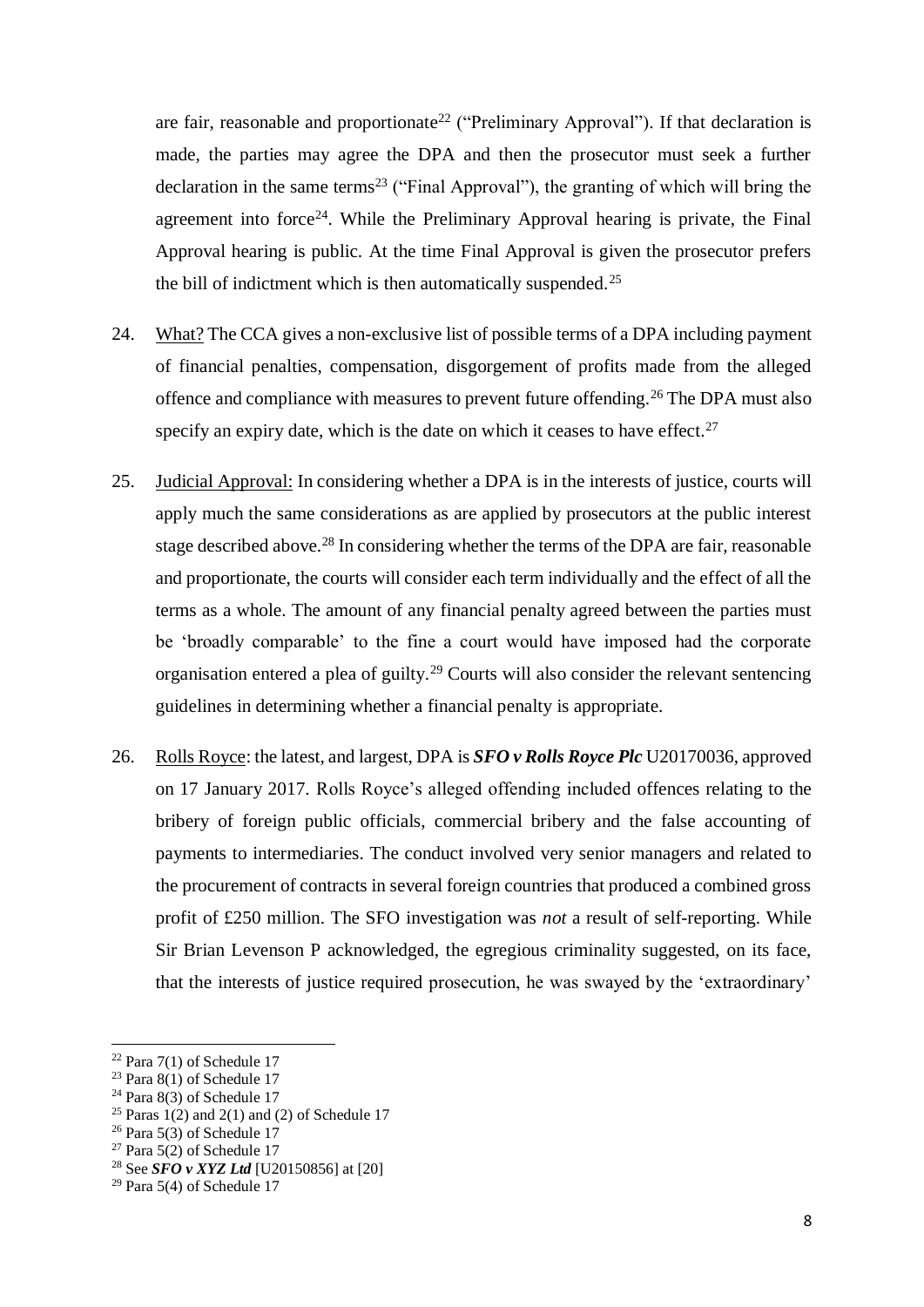co-operation of Rolls Royce in the SFO's investigation and the new policies, practices and cultures that had been implemented. The key terms of the DPA included disgorgement of profit of £258,170,000, a penalty of £239,082,645, SFO's costs of £12,960,754, co-operation in all matters relating to the relevant conduct and completion of a compliance programme.

27. Consequences of Breach: While a DPA is in force, if the prosecutor believes it has been breached, the prosecutor should first ask the organisation to rectify the breach.<sup>30</sup> If the request is not successful, the prosecutor can apply to the court seeking a variation of the  $DPA^{31}$  or a finding that the DPA has been breached.<sup>32</sup> Where such a finding is made, the court may invite the prosecutor and the organisation to agree proposals to remedy the breach, or terminate the DPA.<sup>33</sup> The result of a termination is that the organisation loses any sums paid under the DPA and the prosecution may continue the prosecution.<sup>34</sup>

## *The Attack on Legal Professional Privilege*

- 28. Legal professional privilege is a fundamental, substantive right. The privilege is absolute. It is not balanced against other public interests, including the interest in securing relevant and admissible evidence.<sup>35</sup>
- 29. Nevertheless, in recent times the SFO has made two complaints about the extent to which corporations can, and do, assert legal professional privilege over relevant material:
	- (a) The assertion of legal professional privilege makes it more difficult to obtain the relevant information necessary to successfully prosecute corporations; and
	- (b) Some corporations are "*ploughing up the crime scene"<sup>36</sup>* and then hiding behind the shield of legal professional privilege. That is, corporations conduct their own internal investigations into potential misconduct, including interviewing potential witnesses, in advance of SFO involvement and then assert legal professional privilege over the witness statements and other materials that are produced. As a

<sup>&</sup>lt;sup>30</sup> 12.1 of the DPA Code

<sup>31</sup> Para 10 of Schedule 17

<sup>32</sup> Para 9(1) of Schedule 17

 $33$  Para 9(3) of Schedule 17

 $34$  12.5 and 12.6 of the DPA Code

<sup>35</sup> *R v Derby Magistrates' Court, ex p B* [1996] AC 487.

<sup>36</sup> David Green CB QC as reported in The Times, 5 February 2015 'SFO chief takes on company lawyers'.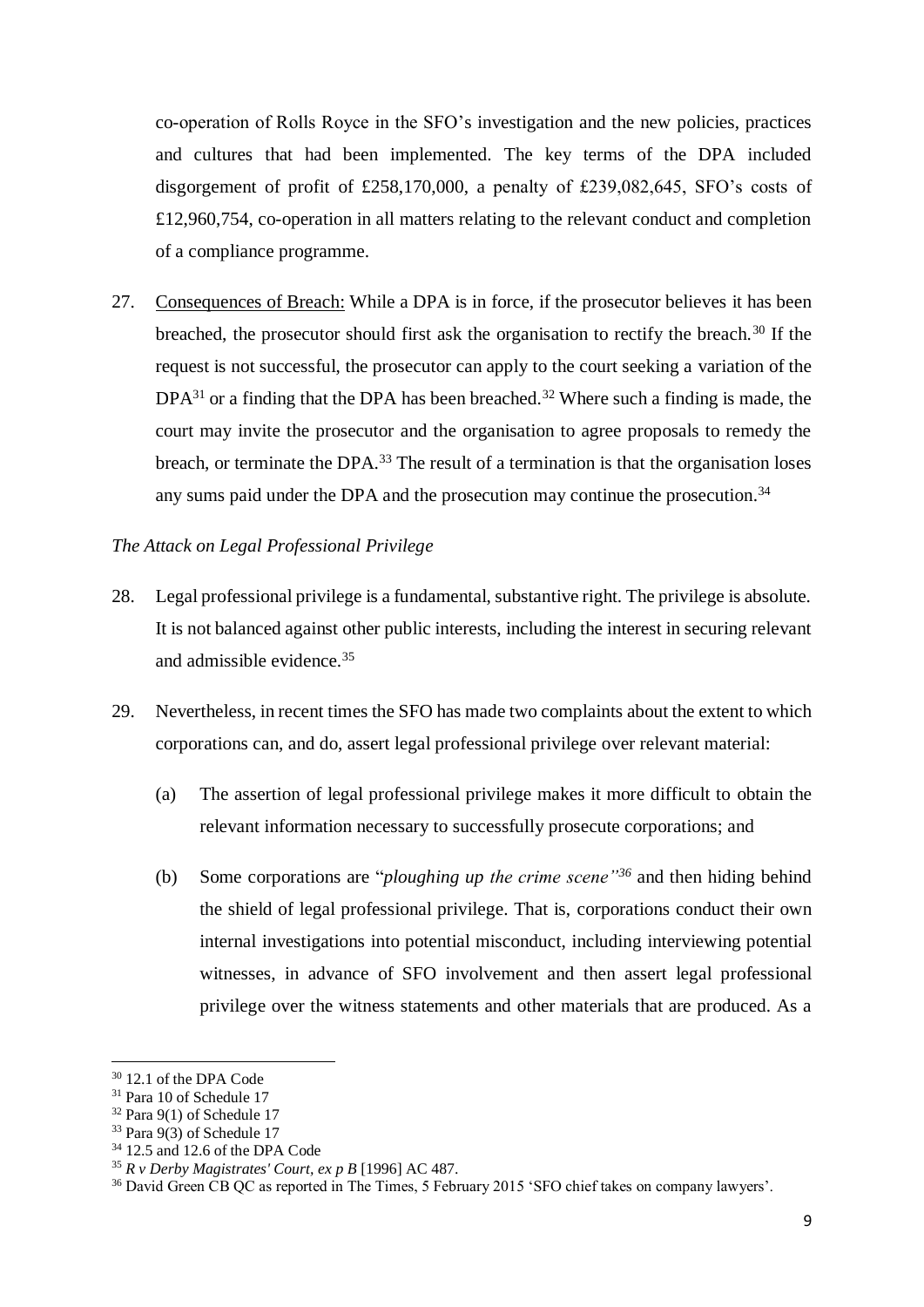result, the SFO has no access to the 'unpolluted' witnesses or their original evidence.<sup>37</sup>

- 30. The SFO encourages corporations under investigation to waive privilege over materials which reveal the relevant 'factual narrative'. Of course, corporate organisations cannot be compelled to waive legal professional privilege over documents that the SFO may request.<sup>38</sup> However, the SFO has placed pressure on organisations by making it clear that a failure to supply relevant information will be seen as a failure to co-operate, which in turn is a strong factor against negotiating a DPA. This is formally stated in 2.9.1 of the DPA Code. It has also been the subject of public comment by senior SFO officers.<sup>39</sup>
- 31. This places organisations in a difficult position. If privilege is waived, but a DPA is not agreed or approved by the court, a prosecution may be commenced. In these circumstances the SFO may use the disclosed documents in a subsequent prosecution, with the exception only of those documents showing that the organisation entered into negotiations for a DPA or which were created solely for the purpose of preparing a DPA and the statement of facts.<sup>40</sup>
- 32. The SFO has also recently taken a more aggressive approach to challenging assertions of legal professional privilege. For example, the SFO has brought two very significant applications in each of two current high profile investigations (whilst the first application was compromised on confidential terms, the second comes to trial on 6<sup>th</sup> February):
	- (a) As to the first, the SFO issued a warrant to compel a Bank to deliver up materials demanded of it under a Section 2 notice. They effectively sought an order that the bank release information which it said was *prima facie* subject to legal professional privilege, on the basis that it fell within the iniquity exception. That exception applies to communications made in furtherance of a crime or fraud, where at its

<sup>&</sup>lt;sup>37</sup> "We just want accurate and complete first accounts of witnesses, and we do not understand why a truly cooperative company would deny us them. It is unhelpful of your clients to put their interest in civil proceedings ahead of assisting our criminal investigation." Alun Milford, SFO General Counsel 'Corporate Liability and Deferred Prosecution Agreements' delivered to the Employed Bar Annual Conference on 26 March 2014: https://www.sfo.gov.uk/2014/03/26/corporate-criminal-liability-deferred-prosecution-agreements/

<sup>38</sup> 3.3 of the DPA Code states: "The Act does not, and this DPA Code cannot, alter the law on legal professional privilege.

 $39$  "The assertion of privilege over witness first accounts is unhelpful and, frankly, impossible to reconcile with an assertion of a willingness to co-operate" Alun Milford, SFO General Counsel 'Corporate Liability and Deferred Prosecution Agreements' delivered to the Employed Bar Annual Conference on 26 March 2014: https://www.sfo.gov.uk/2014/03/26/corporate-criminal-liability-deferred-prosecution-agreements/

 $40$  See para 13(3)-(6) and 4.4-4.6 of the DPA Code.